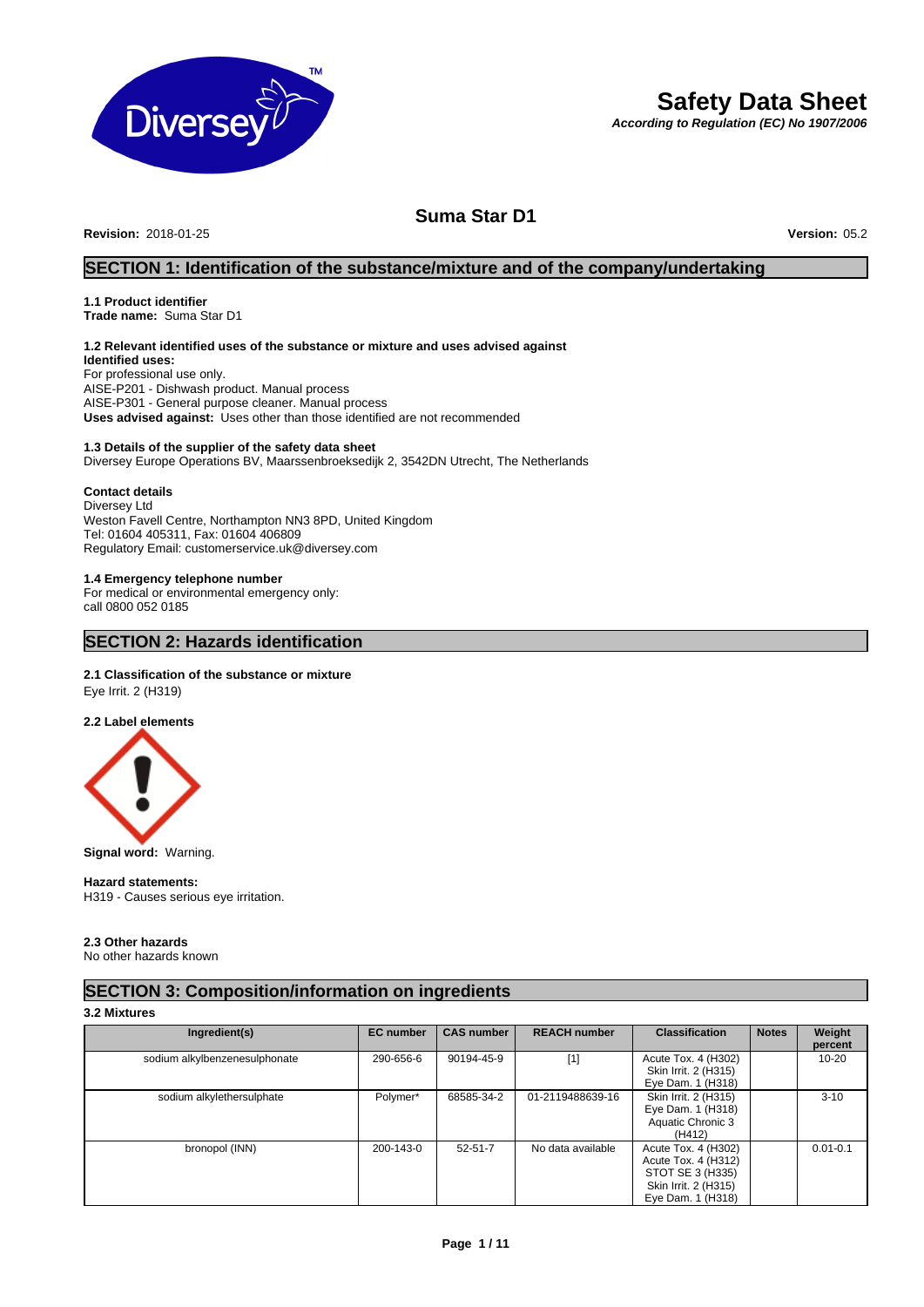|  |  | (H400)<br>Aquatic Acute<br>__  |  |
|--|--|--------------------------------|--|
|  |  | $\sim$<br>Chronic 2<br>Aquatic |  |
|  |  | (H411                          |  |

\* Polymer.

Workplace exposure limit(s), if available, are listed in subsection 8.1.

[1] Exempted: ionic mixture. See Regulation (EC) No 1907/2006, Annex V, paragraph 3 and 4. This salt is potentially present, based on calculation, and included for classification and labelling purposes only. Each starting material of the ionic mixture is registered, as required.

[2] Exempted: included in Annex IV of Regulation (EC) No 1907/2006.

[3] Exempted: Annex V of Regulation (EC) No 1907/2006.

[4] Exempted: polymer. See Article 2(9) of Regulation (EC) No 1907/2006.

For the full text of the H and EUH phrases mentioned in this Section, see Section 16.

## **SECTION 4: First aid measures**

| 4.1 Description of first aid measures                           |                                                                                                                                                                                                                              |
|-----------------------------------------------------------------|------------------------------------------------------------------------------------------------------------------------------------------------------------------------------------------------------------------------------|
| Inhalation:                                                     | Get medical attention or advice if you feel unwell.                                                                                                                                                                          |
| <b>Skin contact:</b>                                            | Wash skin with plenty of lukewarm, gently flowing water. If skin irritation occurs: Get medical advice<br>or attention.                                                                                                      |
| Eye contact:                                                    | Hold eyelids apart and flush eyes with plenty of lukewarm water for at least 15 minutes. Remove<br>contact lenses, if present and easy to do. Continue rinsing. If irritation occurs and persists, get<br>medical attention. |
| Ingestion:                                                      | Rinse mouth. Immediately drink 1 glass of water. Never give anything by mouth to an unconscious<br>person. Get medical attention or advice if you feel unwell.                                                               |
| Self-protection of first aider:                                 | Consider personal protective equipment as indicated in subsection 8.2.                                                                                                                                                       |
| 4.2 Most important symptoms and effects, both acute and delayed |                                                                                                                                                                                                                              |
| Inhalation:                                                     | No known effects or symptoms in normal use.                                                                                                                                                                                  |

# **4.3 Indication of any immediate medical attention and special treatment needed**

**Skin contact:** No known effects or symptoms in normal use.<br> **Eve contact:** Causes severe irritation.

No information available on clinical testing and medical monitoring. Specific toxicological information on substances, if available, can be found in section 11.

**Ingestion:** No known effects or symptoms in normal use.

## **SECTION 5: Firefighting measures**

### **5.1 Extinguishing media**

Carbon dioxide. Dry powder. Water spray jet. Fight larger fires with water spray jet or alcohol-resistant foam.

### **5.2 Special hazards arising from the substance or mixture**

**Eye contact:** Causes severe irritation.<br> **Ingestion:** Causes Severe irritation.

No special hazards known.

### **5.3 Advice for firefighters**

As in any fire, wear self contained breathing apparatus and suitable protective clothing including gloves and eye/face protection.

# **SECTION 6: Accidental release measures**

### **6.1 Personal precautions, protective equipment and emergency procedures**

No special measures required.

### **6.2 Environmental precautions**

Do not allow to enter drainage system, surface or ground water. Dilute with plenty of water.

### **6.3 Methods and material for containment and cleaning up**

Absorb with liquid-binding material (sand, diatomite, universal binders, sawdust).

### **6.4 Reference to other sections**

For personal protective equipment see subsection 8.2. For disposal considerations see section 13.

## **SECTION 7: Handling and storage**

### **7.1 Precautions for safe handling**

**Measures to prevent fire and explosions:** No special precautions required.

### **Measures required to protect the environment:**

For environmental exposure controls see subsection 8.2.

### **Advices on general occupational hygiene:**

Handle in accordance with good industrial hygiene and safety practice. Keep away from food, drink and animal feeding stuffs. Do not mix with other products unless adviced by Diversey. Wash hands before breaks and at the end of workday. Wash face, hands and any exposed skin thoroughly after handling. Take off immediately all contaminated clothing. Use personal protective equipment as required. Use only with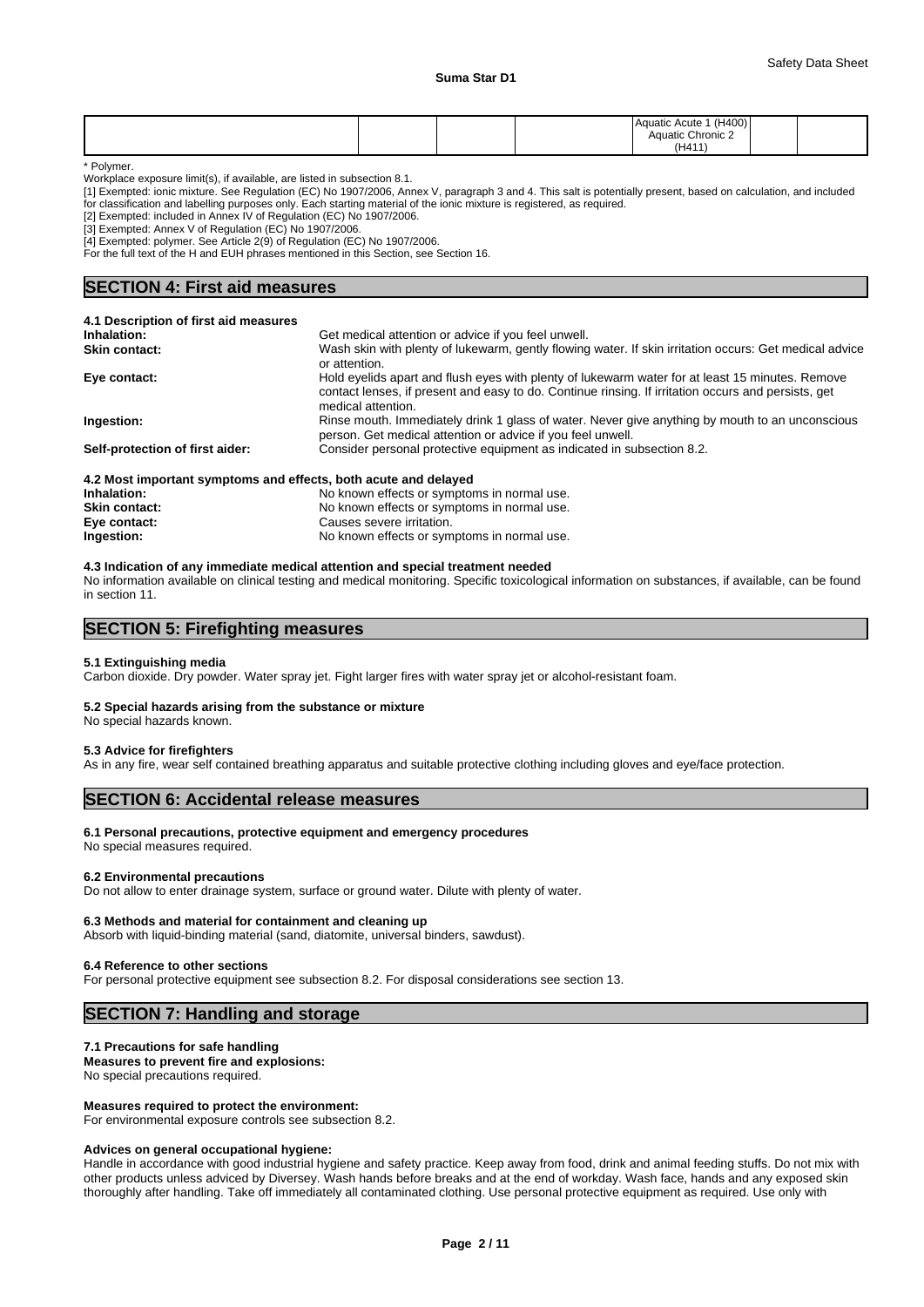adequate ventilation. See chapter 8.2, Exposure controls / Personal protection.

### **7.2 Conditions for safe storage, including any incompatibilities**

Store in accordance with local and national regulations. Store in a closed container. Keep only in original container. For conditions to avoid see subsection 10.4. For incompatible materials see subsection 10.5.

### **7.3 Specific end use(s)**

No specific advice for end use available.

# **SECTION 8: Exposure controls/personal protection**

### **8.1 Control parameters Workplace exposure limits**

Air limit values, if available:

Biological limit values, if available:

Additional exposure limits under the conditions of use, if available:

# **DNEL/DMEL and PNEC values**

# **Human exposure**

|  | DNEL oral exposure - Consumer (mg/kg bw) |  |
|--|------------------------------------------|--|
|  |                                          |  |

| Ingredient(s)                 | <b>Short term - Local</b> | Short term - Systemic | Long term - Local | I Long term - Systemic I |
|-------------------------------|---------------------------|-----------------------|-------------------|--------------------------|
|                               | effects                   | effects               | effects           | effects                  |
| sodium alkylbenzenesulphonate | No data available         | No data available     | No data available | No data available        |
| sodium alkylethersulphate     |                           |                       |                   |                          |
| bronopol (INN)                |                           |                       |                   |                          |

### DNEL dermal exposure - Worker

| Ingredient(s)                 | <b>Short term - Local</b> | Short term - Systemic | Long term - Local | <b>I Long term - Systemic</b> |
|-------------------------------|---------------------------|-----------------------|-------------------|-------------------------------|
|                               | effects                   | effects (mg/kg bw)    | effects           | effects (mg/kg bw)            |
| sodium alkylbenzenesulphonate | No data available         | No data available     | No data available | No data available             |
| sodium alkvlethersulphate     |                           |                       |                   | 2750                          |
| bronopol (INN)                |                           |                       |                   |                               |

DNEL dermal exposure - Consumer

| Ingredient(s)                 | <b>Short term - Local</b> | Short term - Systemic | Long term - Local | I Long term - Systemic I |
|-------------------------------|---------------------------|-----------------------|-------------------|--------------------------|
|                               | effects                   | effects (mg/kg bw)    | effects           | effects (mg/kg bw)       |
| sodium alkylbenzenesulphonate | No data available         | No data available     | No data available | No data available        |
| sodium alkvlethersulphate     |                           | 1650                  |                   |                          |
| bronopol (INN)                | No data available         |                       | No data available |                          |

### DNEL inhalatory exposure - Worker (mg/m<sup>3</sup>) ) and  $\overline{\phantom{a}}$

| Ingredient(s)                 | <b>Short term - Local</b> | Short term - Systemic | Long term - Local | I Long term - Systemic I |
|-------------------------------|---------------------------|-----------------------|-------------------|--------------------------|
|                               | effects                   | effects               | effects           | effects                  |
| sodium alkylbenzenesulphonate | No data available         | No data available     | No data available | No data available        |
| sodium alkylethersulphate     |                           |                       |                   | 175                      |
| bronopol (INN)                |                           |                       |                   |                          |

### DNEL inhalatory exposure - Consumer (mg/m<sup>3</sup>)

| Ingredient(s)                 | <b>Short term - Local</b><br>effects | <b>Short term - Systemic</b><br>effects | Long term - Local<br>effects | [Long term - Systemic]<br>effects |
|-------------------------------|--------------------------------------|-----------------------------------------|------------------------------|-----------------------------------|
| sodium alkylbenzenesulphonate | No data available                    | No data available                       | No data available            | No data available                 |
| sodium alkylethersulphate     |                                      |                                         |                              | న∠                                |
| bronopol (INN)                |                                      |                                         |                              |                                   |

)

### **Environmental exposure**

| Environmental exposure - PNEC |                   |                                            |                     |                   |
|-------------------------------|-------------------|--------------------------------------------|---------------------|-------------------|
| Ingredient(s)                 |                   | Surface water, fresh Surface water, marine | Intermittent (mg/l) | Sewage treatment  |
|                               | (mq/l)            | (mg/l)                                     |                     | plant (mg/l)      |
| sodium alkylbenzenesulphonate | No data available | No data available                          | No data available   | No data available |
| sodium alkylethersulphate     | 0.24              | 0.024                                      |                     | 10000             |
| bronopol (INN)                | 0.01              | 0.0008                                     | 0.0025              | 0.43              |

### Environmental exposure - PNEC, continued

| Ingredient(s)                 | l Sediment. freshwater l<br>(mg/kg) | Sediment, marine<br>(mg/kg) | Soil (mg/kg)      | Air ( $mg/m3$ )   |
|-------------------------------|-------------------------------------|-----------------------------|-------------------|-------------------|
| sodium alkylbenzenesulphonate | No data available                   | No data available           | No data available | No data available |
| sodium alkylethersulphate     | 0.0917                              | 0.092                       | ن. ا              |                   |
| bronopol (INN)                | 0.041                               | 0.00328                     | 0.5               |                   |

### **8.2 Exposure controls**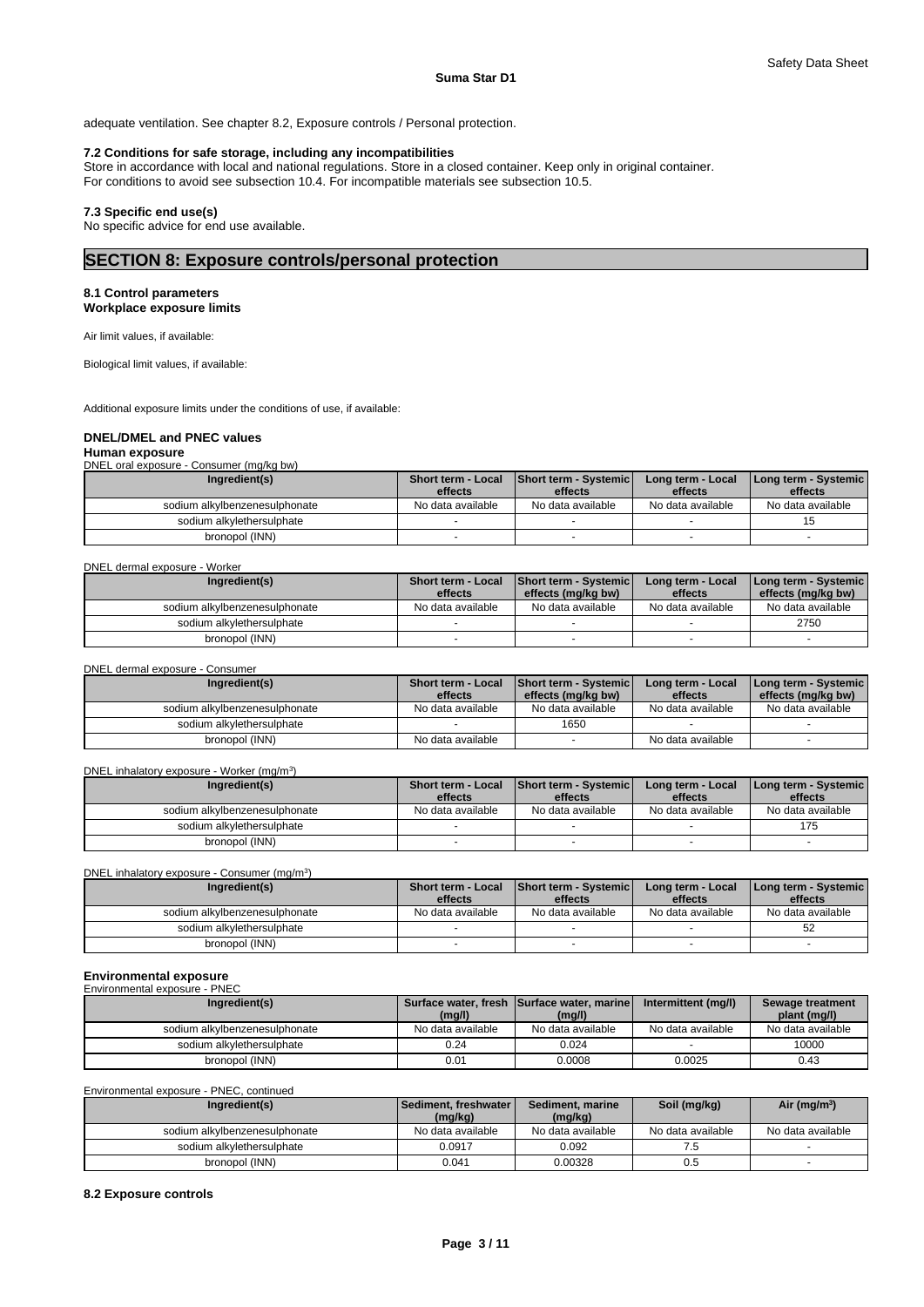*The following information applies for the uses indicated in subsection 1.2 of the Safety Data Sheet. If available, please refer to the product information sheet for application and handling instructions. Normal use conditions are assumed for this section.*

*Recommended safety measures for handling the undiluted product: Covering activities such as filling and transfer of product to application equipment, flasks or buckets*

| Appropriate engineering controls:<br>Appropriate organisational controls: | No special requirements under normal use conditions.<br>Avoid direct contact and/or splashes where possible. Train personnel.                              |  |  |  |  |  |
|---------------------------------------------------------------------------|------------------------------------------------------------------------------------------------------------------------------------------------------------|--|--|--|--|--|
| Personal protective equipment                                             |                                                                                                                                                            |  |  |  |  |  |
| Eye / face protection:                                                    | Safety glasses are not normally required. However, their use is recommended in those cases<br>where splashes may occur when handling the product (EN 166). |  |  |  |  |  |
| Hand protection:                                                          | Rinse and dry hands after use. For prolonged contact protection for the skin may be necessary.                                                             |  |  |  |  |  |
| <b>Body protection:</b>                                                   | No special requirements under normal use conditions.                                                                                                       |  |  |  |  |  |
| <b>Respiratory protection:</b>                                            | No special requirements under normal use conditions.                                                                                                       |  |  |  |  |  |
| <b>Environmental exposure controls:</b>                                   | No special requirements under normal use conditions.                                                                                                       |  |  |  |  |  |
| Recommended safety measures for handling the diluted product:             |                                                                                                                                                            |  |  |  |  |  |

**Recommended maximum concentration (%):** 0.2

| Appropriate engineering controls:<br>Appropriate organisational controls: | No special requirements under normal use conditions.<br>No special requirements under normal use conditions. |
|---------------------------------------------------------------------------|--------------------------------------------------------------------------------------------------------------|
| Personal protective equipment                                             |                                                                                                              |
| Eye / face protection:                                                    | No special requirements under normal use conditions.                                                         |
| Hand protection:                                                          | Rinse and dry hands after use. For prolonged contact protection for the skin may be necessary.               |
| <b>Body protection:</b>                                                   | No special requirements under normal use conditions.                                                         |
| <b>Respiratory protection:</b>                                            | No special requirements under normal use conditions.                                                         |
| For the company of the company of the contract of                         | Ala ana alah na muluwengan mana mana mana luungi ana ditingan                                                |

**Environmental exposure controls:** No special requirements under normal use conditions.

# **SECTION 9: Physical and chemical properties**

**9.1 Information on basic physical and chemical properties Information in this section refers to the product, unless it is specifically stated that substance data is listed**

**Physical State:** Liquid **Colour:** Clear, Green **Odour:** Slightly perfumed **Odour threshold:** Not applicable **pH:** ≈ 6 (neat)<br> **Melting point/freezing point (°C):** Not determined<br> **Melting point/freezing point (°C):** Not determined<br> **Melting point/freezing point (°C):** Not determined **Melting point/freezing point (°C):** Not determined **Initial boiling point and boiling range (°C):** Not determined See substance data

| Substance data, boiling point |                   |                  |                      |
|-------------------------------|-------------------|------------------|----------------------|
| Ingredient(s)                 | Value             | Method           | Atmospheric pressure |
|                               | $(^{\circ}C)$     |                  | (hPa)                |
| sodium alkylbenzenesulphonate | No data available |                  |                      |
| sodium alkylethersulphate     | >100              | Method not given |                      |
| bronopol (INN)                | No data available |                  |                      |

*( UN Manual of Tests and Criteria, section 32, L.2 )* **Flash point (°C):** > 100 closed cup **Sustained combustion:** Not applicable. **Evaporation rate:** Not determined **Notification of this product** Not relevant to classification of this product **Flammability (solid, gas):** Not applicable to liquids **Upper/lower flammability limit (%):** Not determined

Substance data, flammability or explosive limits, if available:

### **Vapour pressure:** Not determined See substance data

**Method / remark**

**Method / remark**

**Method / remark**

Substance data, vapour pressure

| <b>Property of the contract of the contract of the contract of the contract of the contract of the contract of the contract of the contract of the contract of the contract of the contract of the contract of the contract of t</b> |                   |               |             |
|--------------------------------------------------------------------------------------------------------------------------------------------------------------------------------------------------------------------------------------|-------------------|---------------|-------------|
| Ingredient(s)                                                                                                                                                                                                                        | Value             | <b>Method</b> | Temperature |
|                                                                                                                                                                                                                                      | ID.               |               | $\sim$      |
| sodium alkylbenzenesulphonate                                                                                                                                                                                                        | No data available |               |             |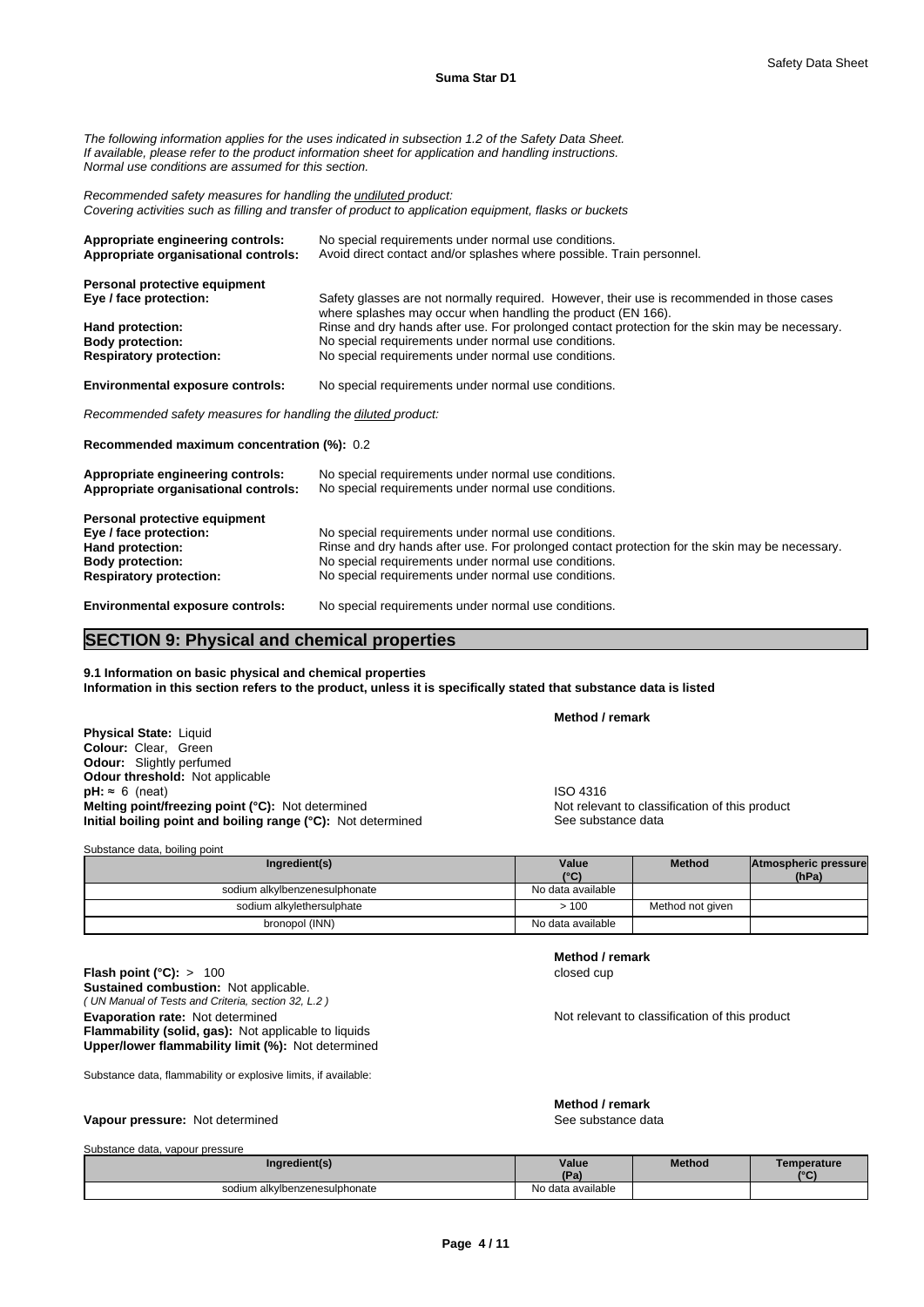| alkvlethersu<br><b>liphate</b><br>$\sim$<br>dium a | ววกก<br>∠งบบ<br>. |            | oc<br>∠∪<br>$\sim$ |
|----------------------------------------------------|-------------------|------------|--------------------|
| (INN)<br>bronopc<br>.                              | 0.005<br>.        | ∽<br>. . I | n,<br>∠∪<br>$\sim$ |

### **Solubility in / Miscibility with Water:** Fully miscible **Vapour density:** Not determined **Not relevant to classification of this product**<br> **Relative density:** ≈ 1.03 (20 °C) **Not relative density:** ≈ 1.03 (20 °C) **Note Not relative density:** ≈ 1.03 (20 °C) **Relative density:**  $\approx 1.03$  **(20 °C)**

**Method / remark**

Substance data, solubility in water

| Ingredient(s)                 | Value             | <b>Method</b>    | Temperature |
|-------------------------------|-------------------|------------------|-------------|
|                               | (g/l)             |                  | 10(1)       |
| sodium alkylbenzenesulphonate | No data available |                  |             |
| sodium alkylethersulphate     | Soluble           |                  | 20          |
| bronopol (INN)                | 280               | Method not given | ົ<br>∠ے     |

Substance data, partition coefficient n-octanol/water (log Kow): see subsection 12.3

**Decomposition temperature:** Not applicable. **Autoignition temperature:** Not determined **Viscosity:**  $\approx$  300 mPa.s (20 °C) **Explosive properties:** Not explosive. **Oxidising properties:** Not oxidising.

9.2 Other information<br>Surface tension (N/m): Not determined **Corrosion to metals:** Not corrosive

Substance data, dissociation constant, if available:

Not relevant to classification of this product

| <u>Supstance Gata, Gissociation constant. Il available,</u> |            |                  |                 |
|-------------------------------------------------------------|------------|------------------|-----------------|
| Ingredient(s)                                               | Value      | <b>Method</b>    | emperature      |
|                                                             |            |                  | 10 <sup>o</sup> |
| bronopol (INN)                                              | 9.56 (pKa) | Method not given | ົ<br><u>.</u>   |

# **SECTION 10: Stability and reactivity**

### **10.1 Reactivity**

No reactivity hazards known under normal storage and use conditions.

### **10.2 Chemical stability**

Stable under normal storage and use conditions.

### **10.3 Possibility of hazardous reactions**

No hazardous reactions known under normal storage and use conditions.

### **10.4 Conditions to avoid**

None known under normal storage and use conditions.

### **10.5 Incompatible materials**

None known under normal use conditions.

### **10.6 Hazardous decomposition products**

None known under normal storage and use conditions.

# **SECTION 11: Toxicological information**

### **11.1 Information on toxicological effects**

Mixture data:.

### **Relevant calculated ATE(s):** ATE - Oral (mg/kg): >2000

| Skin irritation and corrosivity          |                                   |
|------------------------------------------|-----------------------------------|
| <b>Result:</b> Not corrosive or irritant | <b>Method:</b> Weight of evidence |
| Eye irritation and corrosivity           |                                   |
| <b>Result:</b> Eye irritant 2            | <b>Method:</b> Weight of evidence |

Substance data, where relevant and available, are listed below:.

**Acute toxicity** Acute oral toxicity

| $\cdots$<br>Ingredient(s) | Endpoint | Value   | Species | <b>Method</b> | <b>Exposure</b>    |
|---------------------------|----------|---------|---------|---------------|--------------------|
|                           |          | (mg/kg) |         |               | $\sim$<br>time (h) |

**Method / remark**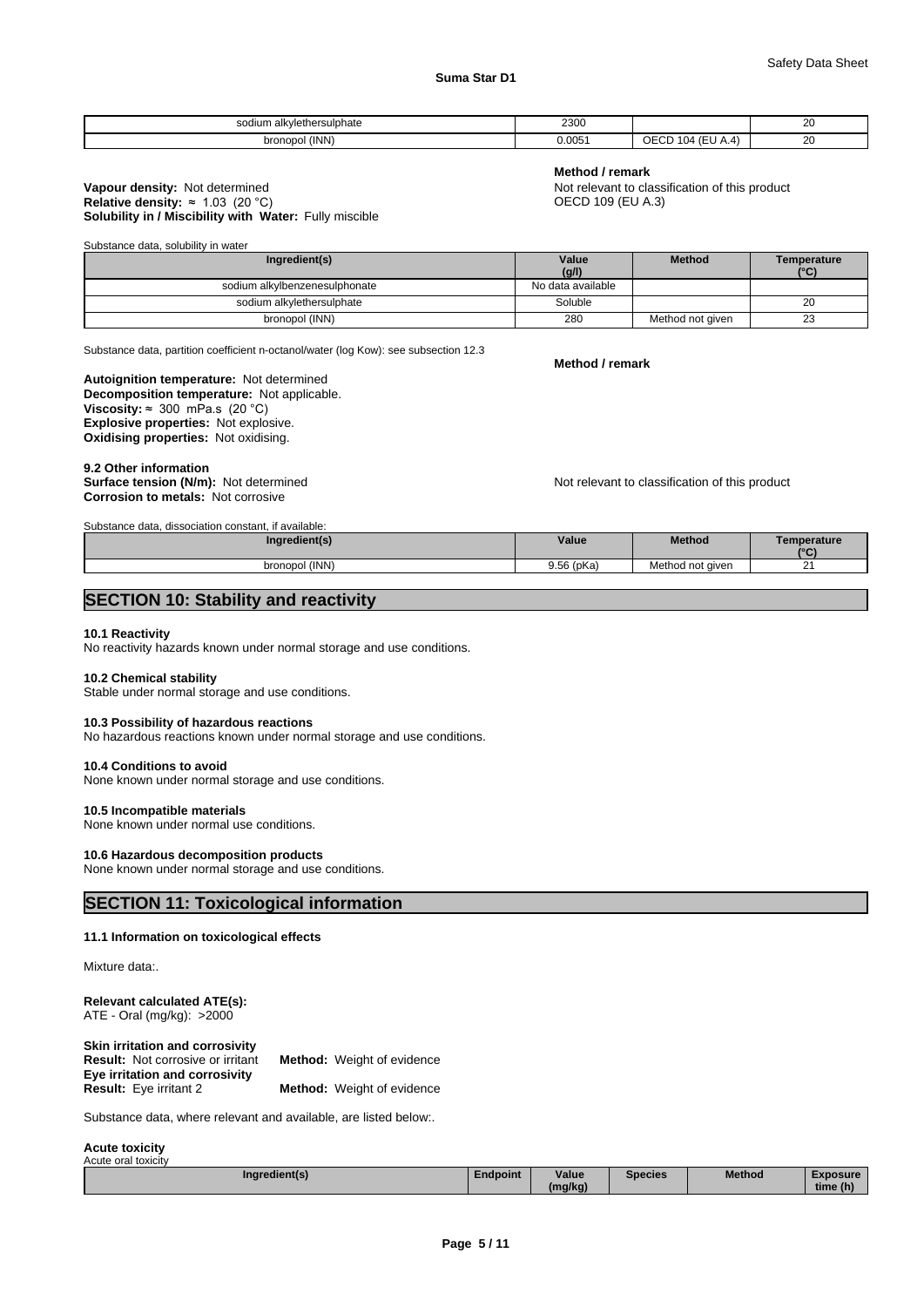# **Suma Star D1**

| sodium alkylbenzenesulphonate |       | No data<br>available |     |                   |  |
|-------------------------------|-------|----------------------|-----|-------------------|--|
| sodium alkylethersulphate     | LD 50 | > 2000               | Rat | OECD 401 (EU B.1) |  |
| bronopol (INN)                | ∟D 50 | 305                  | Rat | OECD 401 (EU B.1) |  |

Acute dermal toxicity

| Ingredient(s)                 | Endpoint         | Value     | <b>Species</b> | <b>Method</b>     | <b>Exposure</b> |
|-------------------------------|------------------|-----------|----------------|-------------------|-----------------|
|                               |                  | (mg/kg)   |                |                   | time (h)        |
| sodium alkylbenzenesulphonate |                  | No data   |                |                   |                 |
|                               |                  | available |                |                   |                 |
| sodium alkylethersulphate     | $LD_{50}$        | >2000     | Rat            | OECD 402 (EU B.3) |                 |
| bronopol (INN)                | LD <sub>50</sub> | > 2000    | Rat            | OECD 402 (EU B.3) |                 |

### Acute inhalative toxicity

| Ingredient(s)                 | Endpoint  | Value             | <b>Species</b> | <b>Method</b>    | <b>Exposure</b> |
|-------------------------------|-----------|-------------------|----------------|------------------|-----------------|
|                               |           | (mg/l)            |                |                  | time (h)        |
| sodium alkylbenzenesulphonate |           | No data           |                |                  |                 |
|                               |           | available         |                |                  |                 |
| sodium alkylethersulphate     |           | No data           |                |                  |                 |
|                               |           | available         |                |                  |                 |
| bronopol (INN)                | $LC_{50}$ | $>= 0.588$ (dust) | Rat            | Method not given |                 |

# **Irritation and corrosivity** Skin irritation and corrosivity

| Ingredient(s)                 | Result            | <b>Species</b> | <b>Method</b>     | <b>Exposure time</b> |
|-------------------------------|-------------------|----------------|-------------------|----------------------|
| sodium alkvlbenzenesulphonate | No data available |                |                   |                      |
| sodium alkvlethersulphate     | Irritant          | Rabbit         | OECD 404 (EU B.4) |                      |
| bronopol (INN)                | Irritant          | Rabbit         | OECD 404 (EU B.4) |                      |

### Eye irritation and corrosivity

| Ingredient(s)                 | Result            | <b>Species</b> | <b>Method</b>     | <b>Exposure time</b> |
|-------------------------------|-------------------|----------------|-------------------|----------------------|
| sodium alkylbenzenesulphonate | No data available |                |                   |                      |
| sodium alkylethersulphate     | Severe damage     | Rabbit         | OECD 405 (EU B.5) |                      |
| bronopol (INN)                | Severe damage     | Rabbit         | Method not given  |                      |

### Respiratory tract irritation and corrosivity

| Ingredient(s)                 | Result            | <b>Species</b> | <b>Method</b> | <b>Exposure time</b> |
|-------------------------------|-------------------|----------------|---------------|----------------------|
| sodium alkylbenzenesulphonate | No data available |                |               |                      |
| sodium alkylethersulphate     | No data available |                |               |                      |
| bronopol (INN)                | No data available |                |               |                      |

### **Sensitisation** Sensitisation by skin contact

| <b>OUTUROUGHULL DY UNILL OUTRUS</b> |                   |                |                     |                          |
|-------------------------------------|-------------------|----------------|---------------------|--------------------------|
| Ingredient(s)                       | <b>Result</b>     | <b>Species</b> | <b>Method</b>       | <b>Exposure time (h)</b> |
| sodium alkylbenzenesulphonate       | No data available |                |                     |                          |
| sodium alkylethersulphate           | Not sensitising   | Guinea pig     | OECD 406 (EU B.6) / |                          |
|                                     |                   |                | GPMT Read across    |                          |
| bronopol (INN)                      | No data available |                |                     |                          |

Sensitisation by inhalation

| Ingredient(s)                 | Result            | <b>Species</b> | <b>Method</b> | <b>Exposure time</b> |
|-------------------------------|-------------------|----------------|---------------|----------------------|
| sodium alkylbenzenesulphonate | No data available |                |               |                      |
| sodium alkylethersulphate     | No data available |                |               |                      |
| bronopol (INN)                | No data available |                |               |                      |

### **CMR effects (carcinogenicity, mutagenicity and toxicity for reproduction)** Mutagenicity

| ____<br>Ingredient(s)         | <b>Result (in-vitro)</b>                                | <b>Method</b><br>(in-vitro)               | <b>Result (in-vivo)</b>                                | <b>Method</b><br>(in-vivo) |
|-------------------------------|---------------------------------------------------------|-------------------------------------------|--------------------------------------------------------|----------------------------|
| sodium alkylbenzenesulphonate | <b>INo data available</b>                               |                                           | No data available                                      |                            |
| sodium alkylethersulphate     | No evidence for mutagenicity, negative<br>test results  | OECD 476<br>(Chinese<br>Hamster<br>Ovary) | No evidence for mutagenicity, negative<br>test results |                            |
| bronopol (INN)                | No evidence for mutagenicity, negative<br>ltest results | Method not<br>aiven                       | No data available                                      |                            |

| Carcinogenicity               |                                                        |
|-------------------------------|--------------------------------------------------------|
| Ingredient(s)                 | <b>Effect</b>                                          |
| sodium alkylbenzenesulphonate | No data available                                      |
| sodium alkylethersulphate     | No evidence for carcinogenicity, negative test results |
| bronopol (INN)                | No data available                                      |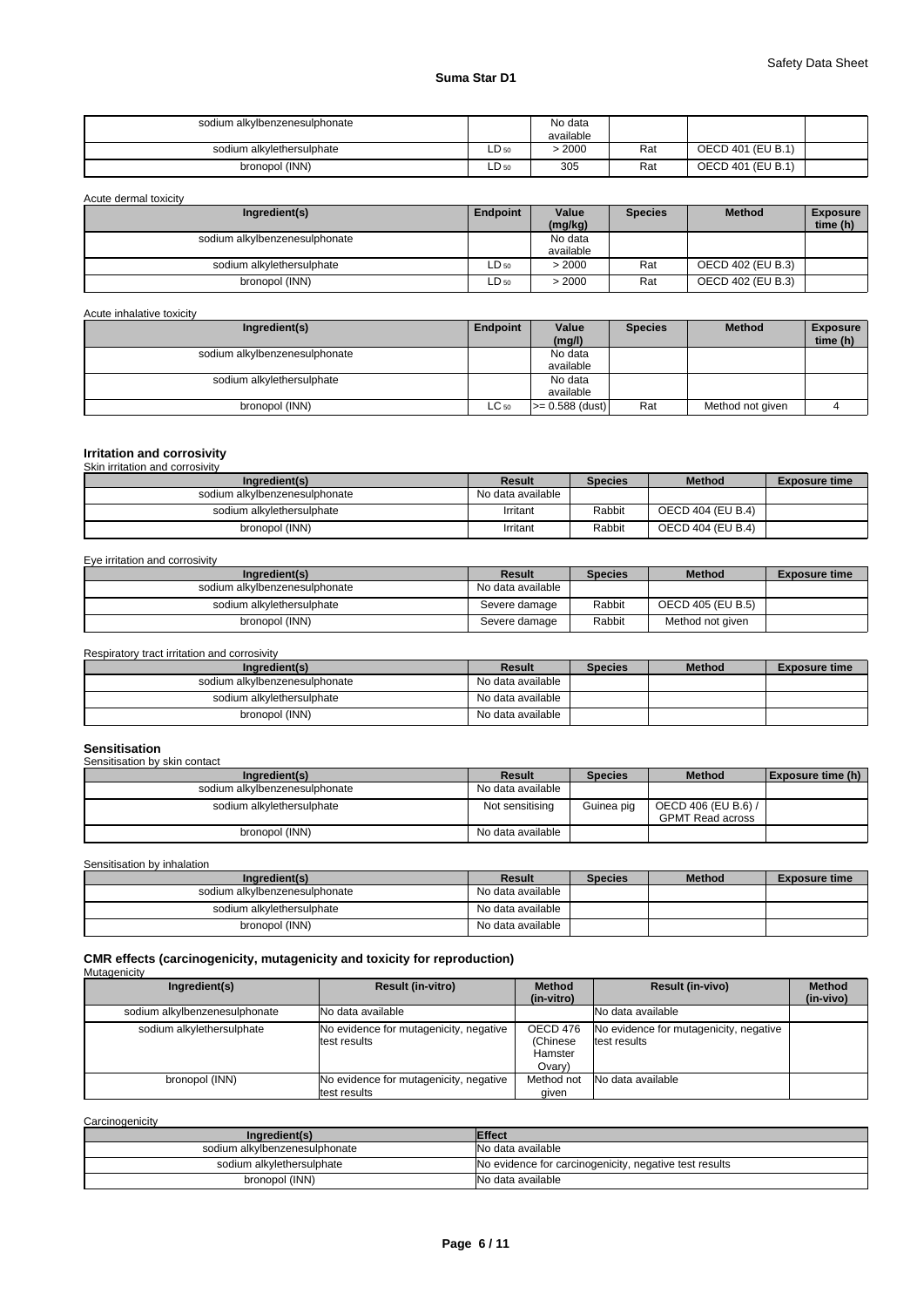Toxicity for reproduction

| Ingredient(s)         | Endpoint     | <b>Specific effect</b> | Value          | <b>Species</b> | <b>Method</b> | <b>Exposure</b> | <b>Remarks and other effects</b> |
|-----------------------|--------------|------------------------|----------------|----------------|---------------|-----------------|----------------------------------|
|                       |              |                        | $(mg/kg$ bw/d) |                |               | time            | reported                         |
| sodium                |              |                        | No data        |                |               |                 |                                  |
| alkylbenzenesulphonat |              |                        | available      |                |               |                 |                                  |
|                       |              |                        |                |                |               |                 |                                  |
| sodium                | <b>NOAEL</b> | Developmental toxicity | 86.6           | Rat            | OECD 416,     |                 | No known significant effects or  |
| alkylethersulphate    |              |                        |                |                | (EU B.35),    |                 | critical hazards                 |
|                       |              |                        |                |                | oral          |                 |                                  |
| bronopol (INN)        |              |                        | No data        |                |               |                 |                                  |
|                       |              |                        | available      |                |               |                 |                                  |

## **Repeated dose toxicity**

Sub-acute or sub-chronic oral toxicity

| Ingredient(s)                 | Endpoint     | Value        | <b>Species</b> | <b>Method</b> |             | <b>Exposure Specific effects and organs</b> |  |
|-------------------------------|--------------|--------------|----------------|---------------|-------------|---------------------------------------------|--|
|                               |              | (mg/kg bw/d) |                |               | time (days) | affected                                    |  |
| sodium alkylbenzenesulphonate |              | No data      |                |               |             |                                             |  |
|                               |              | available    |                |               |             |                                             |  |
| sodium alkylethersulphate     | <b>NOAEL</b> | 50           |                | Method not    |             |                                             |  |
|                               |              |              |                | qiven         |             |                                             |  |
| bronopol (INN)                |              | No data      |                |               |             |                                             |  |
|                               |              | available    |                |               |             |                                             |  |

### Sub-chronic dermal toxicity

| Ingredient(s)                 | Endpoint    | Value        | <b>Species</b> | <b>Method</b> |             | <b>Exposure   Specific effects and organs  </b> |
|-------------------------------|-------------|--------------|----------------|---------------|-------------|-------------------------------------------------|
|                               |             | (mg/kg bw/d) |                |               | time (days) | affected                                        |
| sodium alkylbenzenesulphonate |             | No data      |                |               |             |                                                 |
|                               |             | available    |                |               |             |                                                 |
| sodium alkylethersulphate     | <b>NOEL</b> | >12.5        |                | Method not    |             |                                                 |
|                               |             |              |                | given         |             |                                                 |
| bronopol (INN)                |             | No data      |                |               |             |                                                 |
|                               |             | available    |                |               |             |                                                 |

### Sub-chronic inhalation toxicity

| Ingredient(s)                 | Endpoint | Value        | <b>Species</b> | <b>Method</b> |                    | <b>Exposure   Specific effects and organs  </b> |
|-------------------------------|----------|--------------|----------------|---------------|--------------------|-------------------------------------------------|
|                               |          | (mg/kg bw/d) |                |               | $ time$ (days) $ $ | affected                                        |
| sodium alkylbenzenesulphonate |          | No data      |                |               |                    |                                                 |
|                               |          | available    |                |               |                    |                                                 |
| sodium alkylethersulphate     |          | No data      |                |               |                    |                                                 |
|                               |          | available    |                |               |                    |                                                 |
| bronopol (INN)                |          | No data      |                |               |                    |                                                 |
|                               |          | available    |                |               |                    |                                                 |

### Chronic toxicity

| Ingredient(s)         | <b>Exposure</b> | Endpoint | Value                                      | <b>Species</b> | <b>Method</b> | <b>Exposure</b> | Specific effects and | <b>Remark</b> |
|-----------------------|-----------------|----------|--------------------------------------------|----------------|---------------|-----------------|----------------------|---------------|
|                       | route           |          | $\left \frac{\text{mg}}{\text{kg}}\right $ |                |               | time            | organs affected      |               |
| sodium                |                 |          | No data                                    |                |               |                 |                      |               |
| alkylbenzenesulphonat |                 |          | available                                  |                |               |                 |                      |               |
|                       |                 |          |                                            |                |               |                 |                      |               |
| sodium                |                 |          | No data                                    |                |               |                 |                      |               |
| alkylethersulphate    |                 |          | available                                  |                |               |                 |                      |               |
| bronopol (INN)        |                 |          | No data                                    |                |               |                 |                      |               |
|                       |                 |          | available                                  |                |               |                 |                      |               |

### STOT-single exposure

| Ingredient(s)                 | Affected organ(s) |
|-------------------------------|-------------------|
| sodium alkylbenzenesulphonate | No data available |
| sodium alkylethersulphate     | No data available |
| bronopol (INN)                | No data available |

### STOT-repeated exposure

| Ingredient(s)                 | Affected organ(s) |
|-------------------------------|-------------------|
| sodium alkylbenzenesulphonate | No data available |
| sodium alkylethersulphate     | No data available |
| bronopol (INN)                | No data available |

### **Aspiration hazard**

Substances with an aspiration hazard (H304), if any, are listed in section 3. If relevant, see section 9 for dynamic viscosity and relative density of the product.

### **Potential adverse health effects and symptoms**

Effects and symptoms related to the product, if any, are listed in subsection 4.2.

# **SECTION 12: Ecological information**

### **12.1 Toxicity**

No data is available on the mixture.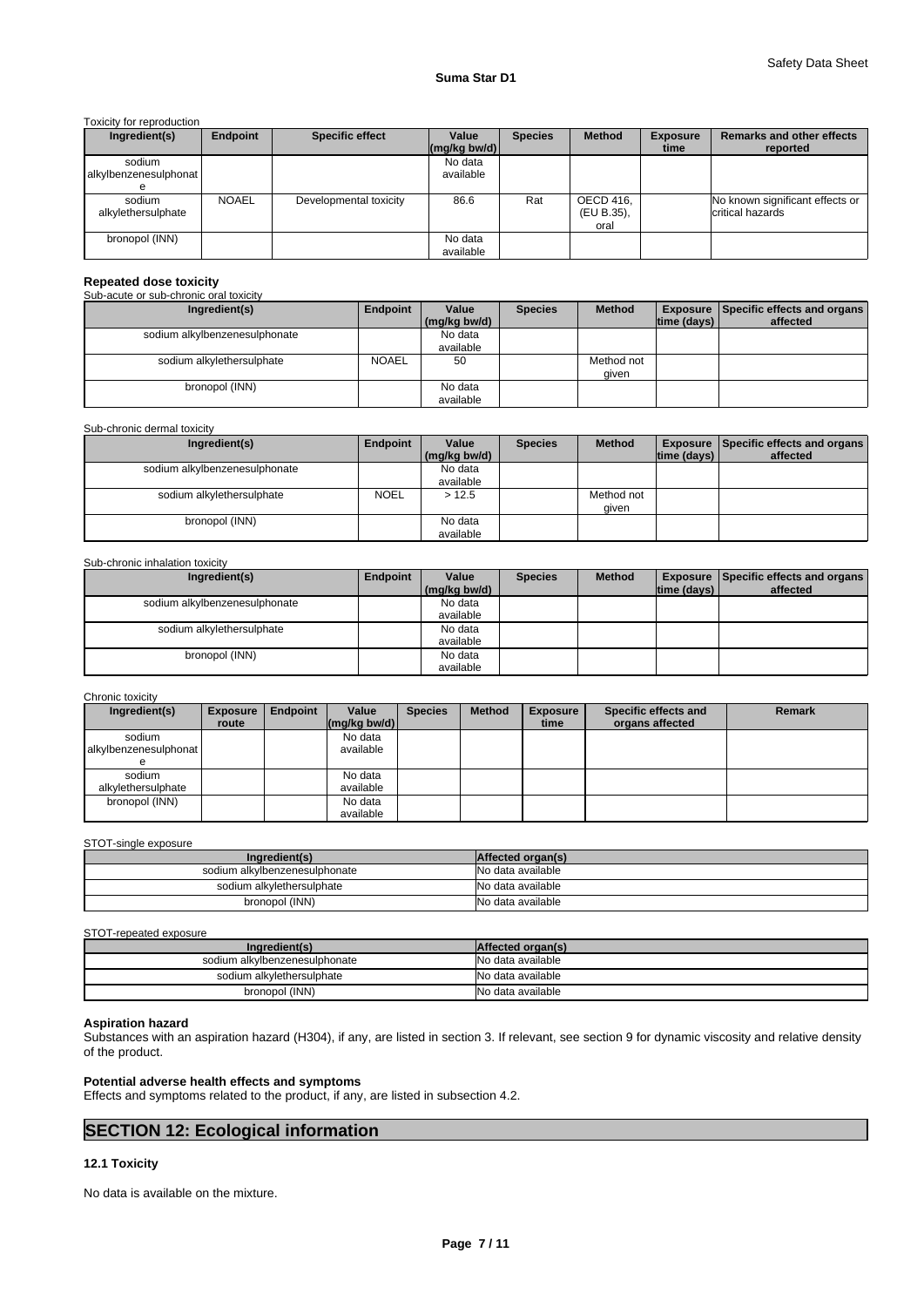Substance data, where relevant and available, are listed below:

# **Aquatic short-term toxicity**

| Aquatic short-term toxicity - fish |           |                      |                        |                                     |                             |
|------------------------------------|-----------|----------------------|------------------------|-------------------------------------|-----------------------------|
| Ingredient(s)                      | Endpoint  | Value<br>(mg/l)      | <b>Species</b>         | <b>Method</b>                       | <b>Exposure</b><br>time (h) |
| sodium alkylbenzenesulphonate      |           | No data<br>available |                        |                                     |                             |
| sodium alkylethersulphate          | $LC_{50}$ | 1 - 10               | rerio                  | Brachydanio   OECD 203, semi-static | 96                          |
| bronopol (INN)                     | $LC_{50}$ | 41.2                 | Oncorhynchus<br>mykiss | Method not given                    | 96                          |

### Aquatic short-term toxicity - crustacea

| Ingredient(s)                 | Endpoint | Value<br>(mq/l)      | <b>Species</b> | <b>Method</b>    | <b>Exposure</b><br>time (h) |
|-------------------------------|----------|----------------------|----------------|------------------|-----------------------------|
| sodium alkylbenzenesulphonate |          | No data<br>available |                |                  |                             |
| sodium alkylethersulphate     | EC 50    | $-10$                | Daphnia        | OECD 202, static | 48                          |
| bronopol (INN)                | EC 50    |                      | Not specified  | Method not given | 48                          |

### Aquatic short-term toxicity - algae

| Ingredient(s)                 | <b>Endpoint</b> | Value       | Species       | <b>Method</b>     | <b>Exposure</b> |
|-------------------------------|-----------------|-------------|---------------|-------------------|-----------------|
|                               |                 | (mg/l)      |               |                   | time (h)        |
| sodium alkylbenzenesulphonate |                 | No data     |               |                   |                 |
|                               |                 | available   |               |                   |                 |
| sodium alkvlethersulphate     | EC 50           |             | Not specified | DIN 38412, Part 9 | 72              |
| bronopol (INN)                | $EC_{50}$       | $0.4 - 2.8$ | Not specified | Method not given  | 72              |

| Aquatic short-term toxicity - marine species |          |                      |                |               |                                |
|----------------------------------------------|----------|----------------------|----------------|---------------|--------------------------------|
| Ingredient(s)                                | Endpoint | Value<br>(mg/l)      | <b>Species</b> | <b>Method</b> | <b>Exposure</b><br>time (days) |
| sodium alkylbenzenesulphonate                |          | No data<br>available |                |               |                                |
| sodium alkylethersulphate                    |          | No data<br>available |                |               |                                |
| bronopol (INN)                               |          | No data<br>available |                |               |                                |

### Impact on sewage plants - toxicity to bacteria

| Ingredient(s)                 | Endpoint  | Value       | <b>Inoculum</b> | <b>Method</b>    | <b>Exposure</b> |
|-------------------------------|-----------|-------------|-----------------|------------------|-----------------|
|                               |           | (mg/l)      |                 |                  | time            |
| sodium alkylbenzenesulphonate |           | No data     |                 |                  |                 |
|                               |           | available   |                 |                  |                 |
| sodium alkylethersulphate     | $EC_{10}$ | $300 - 500$ |                 | Method not given | $0.5$ hour(s)   |
| bronopol (INN)                | $EC_{20}$ |             | Activated       | OECD 209         | 150             |
|                               |           |             | sludge          |                  | minute(s)       |

# **Aquatic long-term toxicity** Aquatic long-term toxicity - fish

| Ingredient(s)                 | Endpoint    | Value        | <b>Species</b> | <b>Method</b>       | <b>Exposure</b>      | <b>Effects observed</b> |
|-------------------------------|-------------|--------------|----------------|---------------------|----------------------|-------------------------|
|                               |             | (mg/l)       |                |                     | time                 |                         |
| sodium alkylbenzenesulphonate |             | No data      |                |                     |                      |                         |
|                               |             | available    |                |                     |                      |                         |
| sodium alkylethersulphate     | <b>NOEC</b> | $0.1 - 0.13$ | Not specified  | Method not          | $365 \text{ day(s)}$ |                         |
|                               |             |              |                | aiven               |                      |                         |
| bronopol (INN)                | EC 50       | 39.1         | Oncorhynchus   | OECD <sub>210</sub> | 49 hour(s)           |                         |
|                               |             |              | mvkiss         |                     |                      |                         |

Aquatic long-term toxicity - crustacea

| Ingredient(s)                 | Endpoint    | Value         | <b>Species</b> | <b>Method</b>    | <b>Exposure</b>     | <b>Effects observed</b> |
|-------------------------------|-------------|---------------|----------------|------------------|---------------------|-------------------------|
|                               |             | (mg/l)        |                |                  | time                |                         |
| sodium alkylbenzenesulphonate |             | No data       |                |                  |                     |                         |
|                               |             | available     |                |                  |                     |                         |
| sodium alkylethersulphate     | <b>NOEC</b> | $0.18 - 0.72$ | Daphnia sp.    | Method not       | $21 \text{ day}(s)$ |                         |
|                               |             |               |                | aiven            |                     |                         |
| bronopol (INN)                | <b>NOEC</b> | 0.27          | Daphnia        | <b>OECD 211.</b> | $21 \text{ day}(s)$ |                         |
|                               |             |               | maqna          | flow-through     |                     |                         |

### Aquatic toxicity to other aquatic benthic organisms, including sediment-dwelling organisms, if available:

| Ingredient(s)                 | Endpoint    | Value<br>(mg/kg dw<br>sediment) | <b>Species</b> | <b>Method</b>       | <b>Exposure</b><br>$ time$ (days) $ $ | <b>Effects observed</b> |
|-------------------------------|-------------|---------------------------------|----------------|---------------------|---------------------------------------|-------------------------|
| sodium alkylbenzenesulphonate |             | No data<br>available            |                |                     |                                       |                         |
| sodium alkylethersulphate     | <b>NOEC</b> | $0.72 - 0.9$                    |                | Method not<br>qiven | 3                                     |                         |
| bronopol (INN)                |             | No data<br>available            |                |                     |                                       |                         |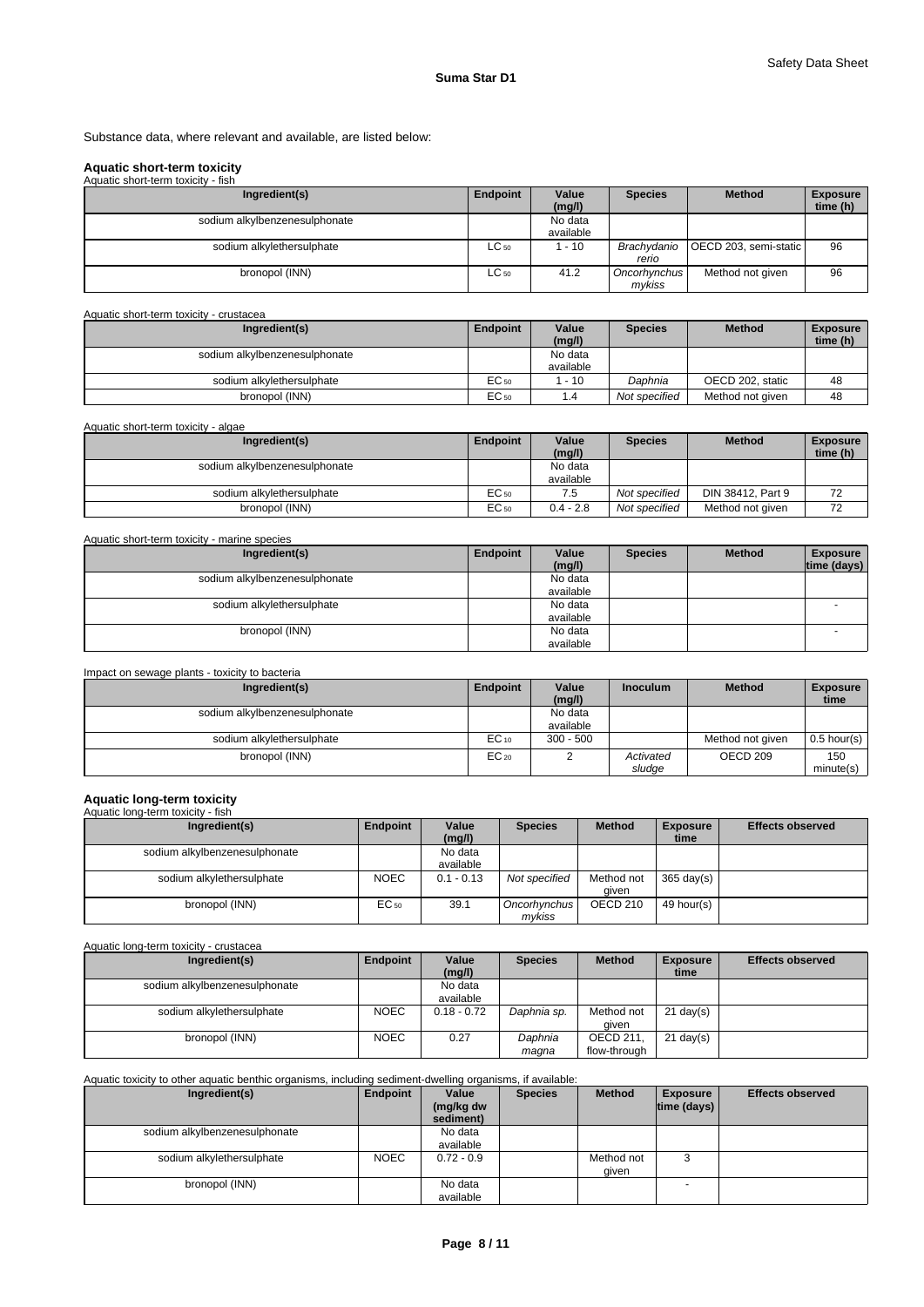### **Terrestrial toxicity**

Terrestrial toxicity - soil invertebrates, including earthworms, if available:

| Ingredient(s)             | Endpoint  | Value<br>(mg/kg dw<br>soil) | <b>Species</b> | <b>Method</b> | <b>Exposure</b><br>$ time$ (days) $ $ | <b>Effects observed</b> |
|---------------------------|-----------|-----------------------------|----------------|---------------|---------------------------------------|-------------------------|
| sodium alkylethersulphate |           | No data<br>available        |                |               | -                                     |                         |
| bronopol (INN)            | $LD_{50}$ | > 500                       | Eisenia fetida | OECD 207      | 14                                    |                         |

Terrestrial toxicity - plants, if available:

| Ingredient(s)             | Endpoint | Value<br>(mg/kg dw<br>soil) | <b>Species</b> | <b>Method</b> | <b>Exposure</b><br> time (days) | <b>Effects observed</b> |
|---------------------------|----------|-----------------------------|----------------|---------------|---------------------------------|-------------------------|
| sodium alkylethersulphate |          | No data                     |                |               | $\overline{\phantom{0}}$        |                         |
|                           |          | available                   |                |               |                                 |                         |
| bronopol (INN)            |          | No data                     |                |               |                                 |                         |
|                           |          | available                   |                |               |                                 |                         |

### Terrestrial toxicity - birds, if available:

| Ingredient(s)             | <b>Endpoint</b> | Value     | <b>Species</b> | <b>Method</b> | <b>Exposure</b><br>time (days) | <b>Effects observed</b> |
|---------------------------|-----------------|-----------|----------------|---------------|--------------------------------|-------------------------|
|                           |                 |           |                |               |                                |                         |
| sodium alkylethersulphate |                 | No data   |                |               |                                |                         |
|                           |                 | available |                |               |                                |                         |
| bronopol (INN)            |                 | No data   |                |               |                                |                         |
|                           |                 | available |                |               |                                |                         |

### Terrestrial toxicity - beneficial insects, if available:

| Ingredient(s)             | Endpoint | Value     | <b>Species</b> | <b>Method</b> | <b>Exposure</b>          | <b>Effects observed</b> |
|---------------------------|----------|-----------|----------------|---------------|--------------------------|-------------------------|
|                           |          | (mg/kg dw |                |               | $ time$ (days) $ $       |                         |
|                           |          | soil)     |                |               |                          |                         |
| sodium alkylethersulphate |          | No data   |                |               | $\overline{\phantom{0}}$ |                         |
|                           |          | available |                |               |                          |                         |
| bronopol (INN)            |          | No data   |                |               | $\overline{\phantom{a}}$ |                         |
|                           |          | available |                |               |                          |                         |

### Terrestrial toxicity - soil bacteria, if available:

| Ingredient(s)             | Endpoint | Value<br>(mg/kg dw<br>soil) | <b>Species</b> | <b>Method</b> | <b>Exposure</b><br>$ time$ (days) $ $ | <b>Effects observed</b> |
|---------------------------|----------|-----------------------------|----------------|---------------|---------------------------------------|-------------------------|
| sodium alkylethersulphate |          | No data                     |                |               | $\overline{\phantom{a}}$              |                         |
|                           |          | available                   |                |               |                                       |                         |
| bronopol (INN)            |          | No data                     |                |               |                                       |                         |
|                           |          | available                   |                |               |                                       |                         |

### **12.2 Persistence and degradability**

**Abiotic degradation** Abiotic degradation - photodegradation in air, if available:

### Abiotic degradation - hydrolysis, if available:

| Ingredient(s)  | Half-life time in fresh i<br>water | <b>Method</b> | Evaluation           | Remark |
|----------------|------------------------------------|---------------|----------------------|--------|
| bronopol (INN) | No data available                  | OECD 111      | Rapidly hydrolysible |        |

Abiotic degradation - other processes, if available:

### **Biodegradation** Ready biodegradability - aerobic conditions

| Ready blouegiagability - aerobic conditions |                 |                      |              |               |                                        |
|---------------------------------------------|-----------------|----------------------|--------------|---------------|----------------------------------------|
| Ingredient(s)                               | <b>Inoculum</b> | Analytical<br>method | $DT_{50}$    | <b>Method</b> | <b>Evaluation</b>                      |
|                                             |                 |                      |              |               |                                        |
| sodium alkylbenzenesulphonate               |                 |                      |              | OECD 301B     | Readily biodegradable                  |
| sodium alkylethersulphate                   |                 |                      | > 60 % in 28 |               | Method not given Readily biodegradable |
|                                             |                 |                      | day(s)       |               |                                        |
| bronopol (INN)                              |                 |                      |              |               | No data available                      |

Ready biodegradability - anaerobic and marine conditions, if available:

Degradation in relevant environmental compartments, if available:

### **12.3 Bioaccumulative potential**

### Partition coefficient n-octanol/water (log Kow)

| Ingredient(s)                 | Value             | <b>Method</b>    | <b>Evaluation</b>                         | Remark |
|-------------------------------|-------------------|------------------|-------------------------------------------|--------|
| sodium alkylbenzenesulphonate | No data available |                  |                                           |        |
| sodium alkvlethersulphate     | $0.95 - 3.9$      | Method not given | <b>ILow potential for bioaccumulation</b> |        |
| bronopol (INN)                | 0.18              | Method not given | No bioaccumulation expected               |        |

| $\overline{\phantom{a}}$<br>Biocon<br>ncentration<br>$t$ actor $\cdot$<br>iduul | 100 <sub>0</sub><br>' (BCF |         |                                                    |                   |        |
|---------------------------------------------------------------------------------|----------------------------|---------|----------------------------------------------------|-------------------|--------|
| ∡dient/⊤                                                                        | Value                      | species | <b>The Company's Company's Company's</b><br>Method | ivalus<br>uation. | emark. |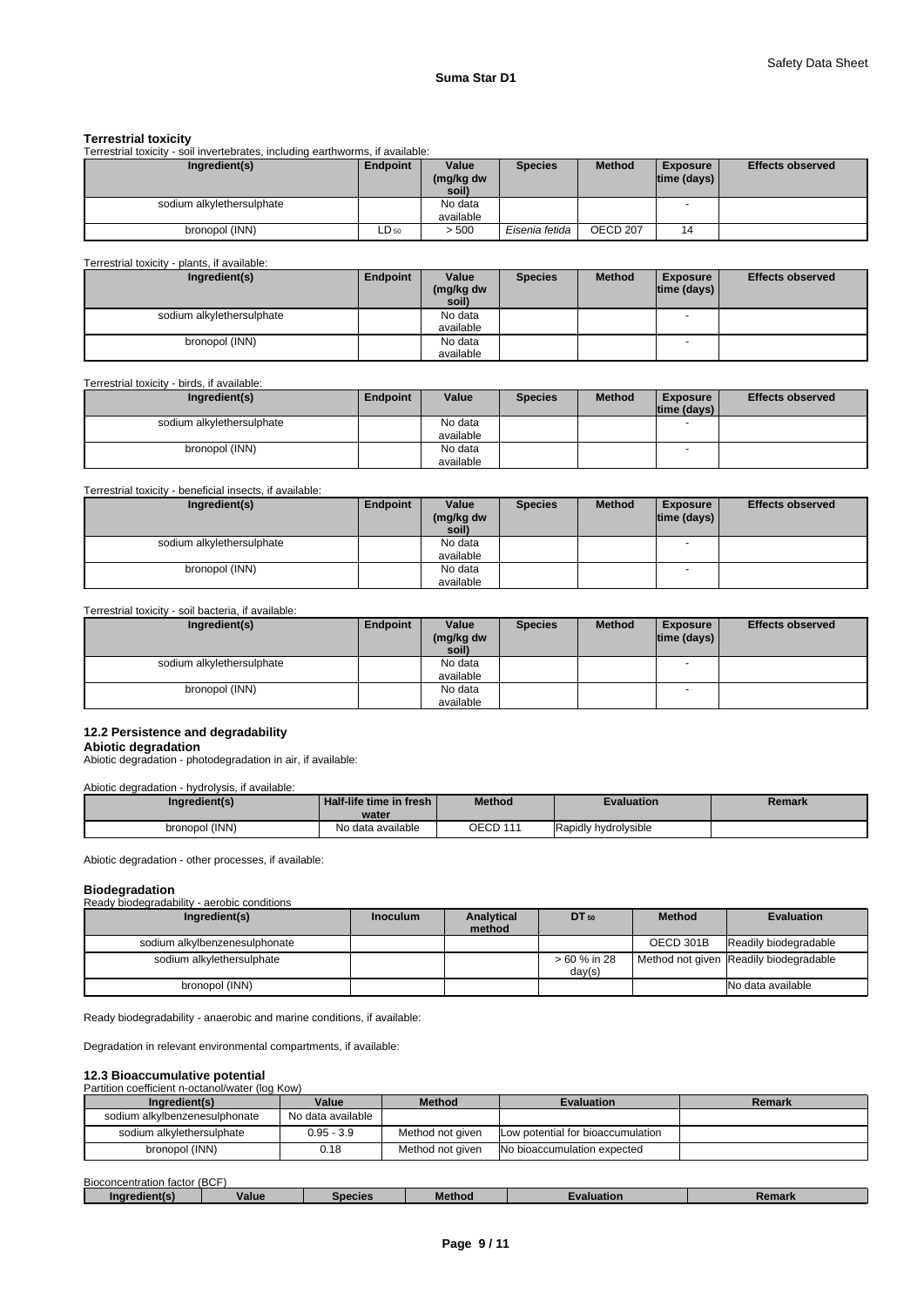| sodium<br>alkylbenzenesulphonat | No data available |  |  |
|---------------------------------|-------------------|--|--|
| sodium<br>alkylethersulphate    | No data available |  |  |
| bronopol (INN)                  | No data available |  |  |

### **12.4 Mobility in soil**

Adsorption/Desorption to soil or sediment

| Ingredient(s)                 | Adsorption<br>coefficient<br>Log Koc | <b>Desorption</b><br>coefficient<br>Log Koc(des) | <b>Method</b> | Soil/sediment<br>type | <b>Evaluation</b> |
|-------------------------------|--------------------------------------|--------------------------------------------------|---------------|-----------------------|-------------------|
| sodium alkylbenzenesulphonate | No data available I                  |                                                  |               |                       |                   |
| sodium alkylethersulphate     | No data available I                  |                                                  |               |                       |                   |
| bronopol (INN)                | No data available                    |                                                  |               |                       |                   |

### **12.5 Results of PBT and vPvB assessment**

Substances that fulfill the criteria for PBT/vPvB, if any, are listed in section 3.

### **12.6 Other adverse effects**

No other adverse effects known.

### **SECTION 13: Disposal considerations**

| 13.1 Waste treatment methods<br>Waste from residues / unused<br>products:     | The concentrated contents or contaminated packaging should be disposed of by a certified handler<br>or according to the site permit. Release of waste to sewers is discouraged. The cleaned packaging<br>material is suitable for energy recovery or recycling in line with local legislation. |
|-------------------------------------------------------------------------------|------------------------------------------------------------------------------------------------------------------------------------------------------------------------------------------------------------------------------------------------------------------------------------------------|
| <b>European Waste Cataloque:</b>                                              | 20 01 29 <sup>*</sup> - detergents containing dangerous substances.                                                                                                                                                                                                                            |
| <b>Empty packaging</b><br><b>Recommendation:</b><br>Suitable cleaning agents: | Dispose of observing national or local regulations.<br>Water, if necessary with cleaning agent.                                                                                                                                                                                                |

# **SECTION 14: Transport information**

|  | <u>Land transport (ADR/RID), Sea transport (IMDG), Air transport (ICAO-TI / IATA-DGR)  </u> |  |
|--|---------------------------------------------------------------------------------------------|--|
|  |                                                                                             |  |

- **14.1 UN number:** Non-dangerous goods
- **14.2 UN proper shipping name:** Non-dangerous goods
- **14.3 Transport hazard class(es):** Non-dangerous goods
- **Class:** -
- **14.4 Packing group:** Non-dangerous goods
- **14.5 Environmental hazards:** Non-dangerous goods
- **14.6 Special precautions for user:** Non-dangerous goods

**14.7 Transport in bulk according to Annex II of MARPOL and the IBC Code:** Non-dangerous goods

# **SECTION 15: Regulatory information**

### **15.1 Safety, health and environmental regulations/legislation specific for the substance or mixture**

**EU regulations:**<br>• Regulation (EC) No. 1907/2006 - REACH

• Regulation (EC) No 1272/2008 - CLP

• Regulation (EC) No. 648/2004 - Detergents regulation

### **Authorisations or restrictions (Regulation (EC) No 1907/2006, Title VII respectively Title VIII):** Not applicable.

**Ingredients according to EC Detergents Regulation 648/2004** anionic surfactants **15 - 30** % perfumes, Citral, Limonene, 2-Bromo-2-Nitropropane-1,3-Diol

The surfactant(s) contained in this preparation complies(comply) with the biodegradability criteria as laid down in Regulation (EC) No. 648/2004 on detergents. Data to support this assertion are held at the disposal of the competent authorities of the Member States and will be made available to them, at their direct request or at the request of a detergent manufacturer.

### **15.2 Chemical safety assessment**

A chemical safety assessment has not been carried out on the mixture

# **SECTION 16: Other information**

*The information in this document is based on our best present knowledge. However, it does not constitute a guarantee for any specific product features and does not establish a legally binding contract*